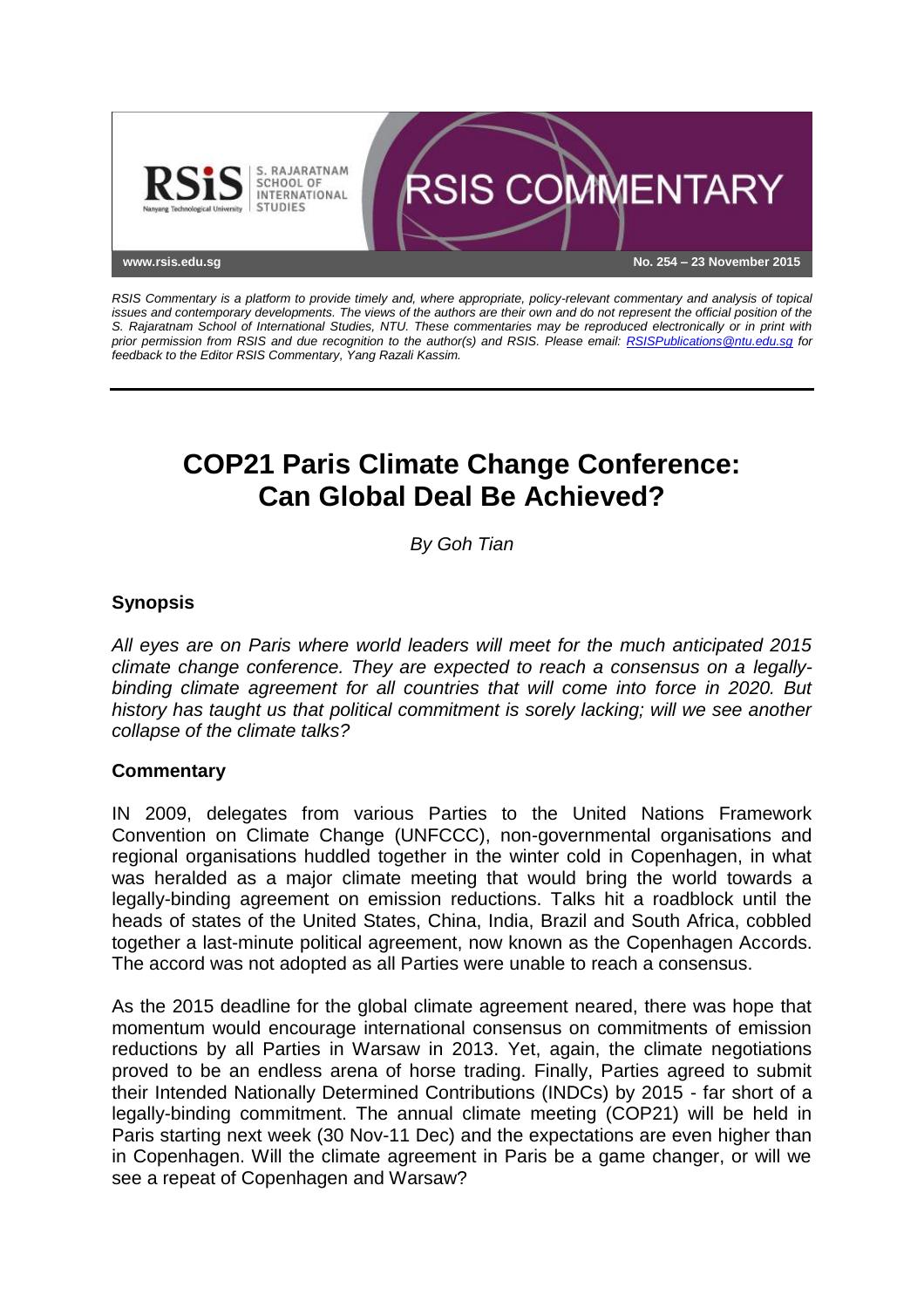#### **How far have we come?**

After the Rio Convention was adopted at the Rio Earth Summit in 1992, the UNFCCC entered into force in 1994 and the first Conference of Parties (COP1) met in Berlin in 1995. It rode on the back of arguably the most successful multilateral environmental agreements of all time, the Montreal Protocol on Substances that Deplete the Ozone Layer, which was signed in 1987.

However, negotiations and efforts to limit greenhouse gas emissions under the UNFCCC have been less than successful. The Kyoto Protocol, an international agreement to reduce greenhouse gas emissions, institutionalised the divide between developed and developing nations. Its fate was sealed when it excluded major emitters like the United States.

It later spawned market mechanisms such as the Clean Development Mechanism, for transfer of certified emission reduction credits from developing to developed countries to meet their commitments. This too had little success in both the creation of a carbon market and reducing emissions. When the time for the second commitment period of the Kyoto Protocol arrived in 2012, fewer countries were willing to take on new emission reduction targets. Power plants, industries and vehicles continued to put more carbon in the atmosphere while politicians scrambled for a new solution.

But have we failed? Not quite. Agreements have been reached on methods and formats for reporting of greenhouse gas emissions and the submission of country reports on emissions. These have paved the way for greater accountability, transparency and have helped in countries' submissions of their INDCs. The public can also scrutinise emission reduction policies and trajectories of countries. Discussions have expanded to include climate adaptation, trade, technology transfer, financing, as well as agriculture and forestry.

The complexity of the causes, impacts and solutions to climate change are captured in the plethora of meetings packed into the annual 12-day event. And of course, placing climate change on the political agenda has pushed governments to explore many solutions – renewables, carbon markets and legislation.

### **Ghost of Copenhagen lingers?**

Since 1990, global emissions have risen by more than 30 per cent, with an accelerated increase of 2.2 per cent annually since 2000. If unabated, this trajectory will put us on track for an increase of about 4°C in global temperatures by 2100. However, countries have pledged to reduce emissions. The United Nations Environment Programme (UNEP) evaluated countries' INDCs and concluded that the world is on track to reach a temperature increase of 3°C by 2100.

The Climate Action Tracker, an independent body that evaluates INDCs, put it at 2.7°C by 2100. That puts us about 1°C above the global target of 2°C increase in global temperatures. This could still lead to catastrophic climate impacts such as